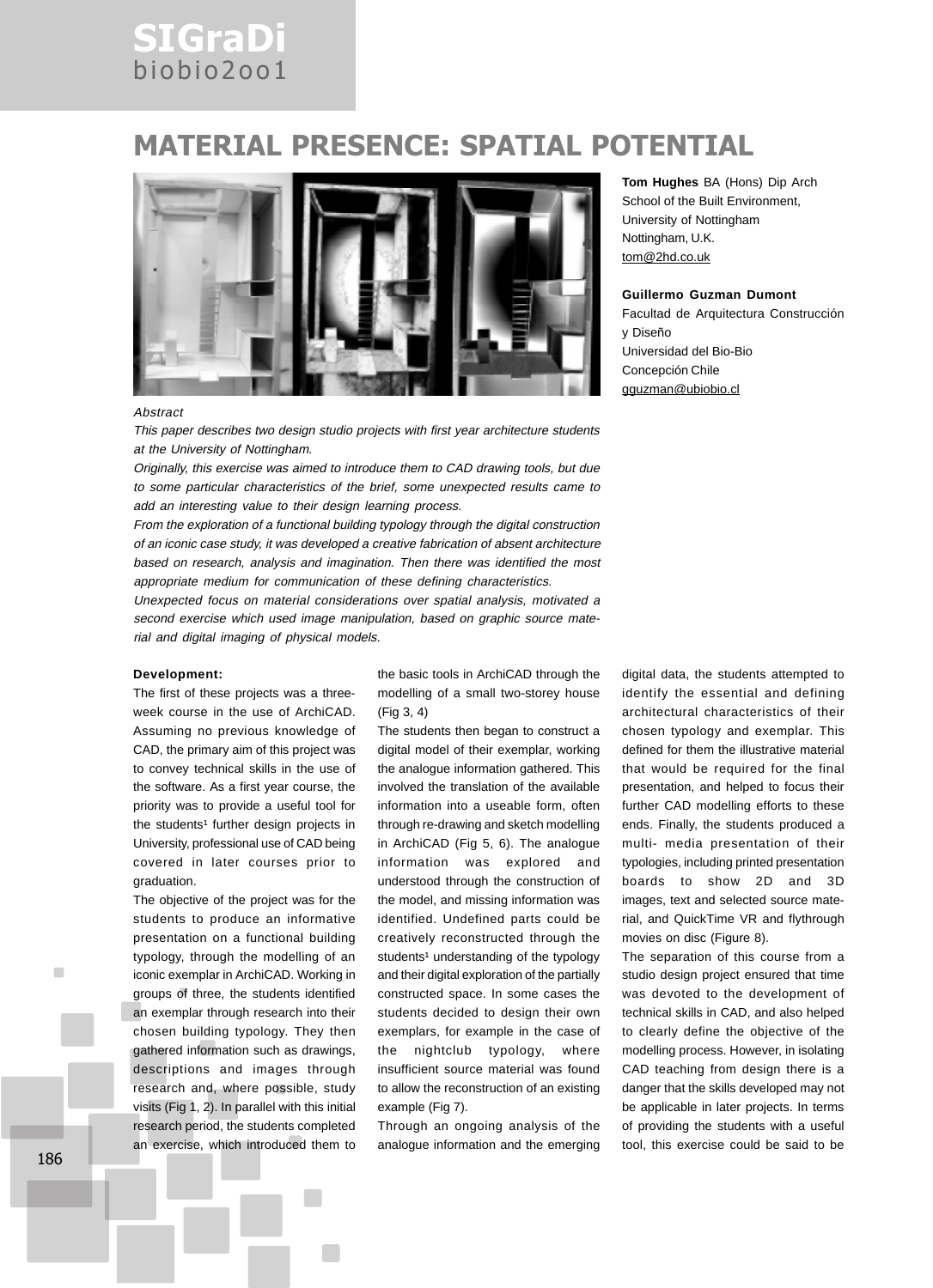

Fig 1: Source Information, survey drawings of fort



Fig 2: Source Information, site photos of fort



Fig 3: Initial exercise to learn archicad basic model tools





Fig 5: Interpretation of source information, Sketching

successful in the following ways:

- The integration of source material, and its interpretation through sketching and modelling has parallels in the exploration of initial design ideas. The students were encouraged to integrate CAD at an early stage, modelling incomplete information to test ideas (Fig 9). The early move into three-dimensional modelling will also help the students to avoid planimetric design solutions.

- The focussing of CAD modelling effort into production of useful information will be useful in deciding, for example, the level of detail required when modelling future projects (Fig 10, 11).

- The project was perhaps made less applicable to the students future design projects by the following factors: - The recreation of an actual building limited the imagining and investigation of possibilities. The sense in which there was a <sup>3</sup>correct<sup>2</sup> solution to the problem (i.e. the exact reproduction of the exemplar) limited the students<sup>1</sup> scope to experiment, play and accept chance outcomes in a way that might be useful in a design project (Fig 12).

- The extent to which the students explored the spatial potentials and the experiential nature of the spaces they were creating was limited. There was a great emphasis in the presented work on reproducing the materiality of the original building, its surfaces, detail and textures. There were a few examples of CAD modelling being used to convey an impression of the building beyond its physical reality (Fig 13, 14). The students who achieved this were able to demonstrate a more sophisticated understanding of the spatial potential and experiential nature of their buildings. If CAD is to be integrated to the design process at an early stage, techniques to produce more abstract material must be developed.

These limitations are to some extent a result of the task set for the students. The digital recreation of an existing building is a very different process to the exploration and presentation of architectural design ideas. However, some limitations may also be as a result of immersion into the ArchiCAD



Fig 7: Invented interior of Nightclub



Fig 8: Final presentation panel, nightclub typology



Fig 9: Early modelling to test spatial relationships and veracity of source data



Fig 10: Level of detail in model, block model to convey overal massing



Fig 11: greater level of detail used where required to final presentation



involved little investigation or experiment

EXPERIENCIAS PEDAGO-GICAS / ACADEMIC EXPERIENCES

 $\blacksquare$